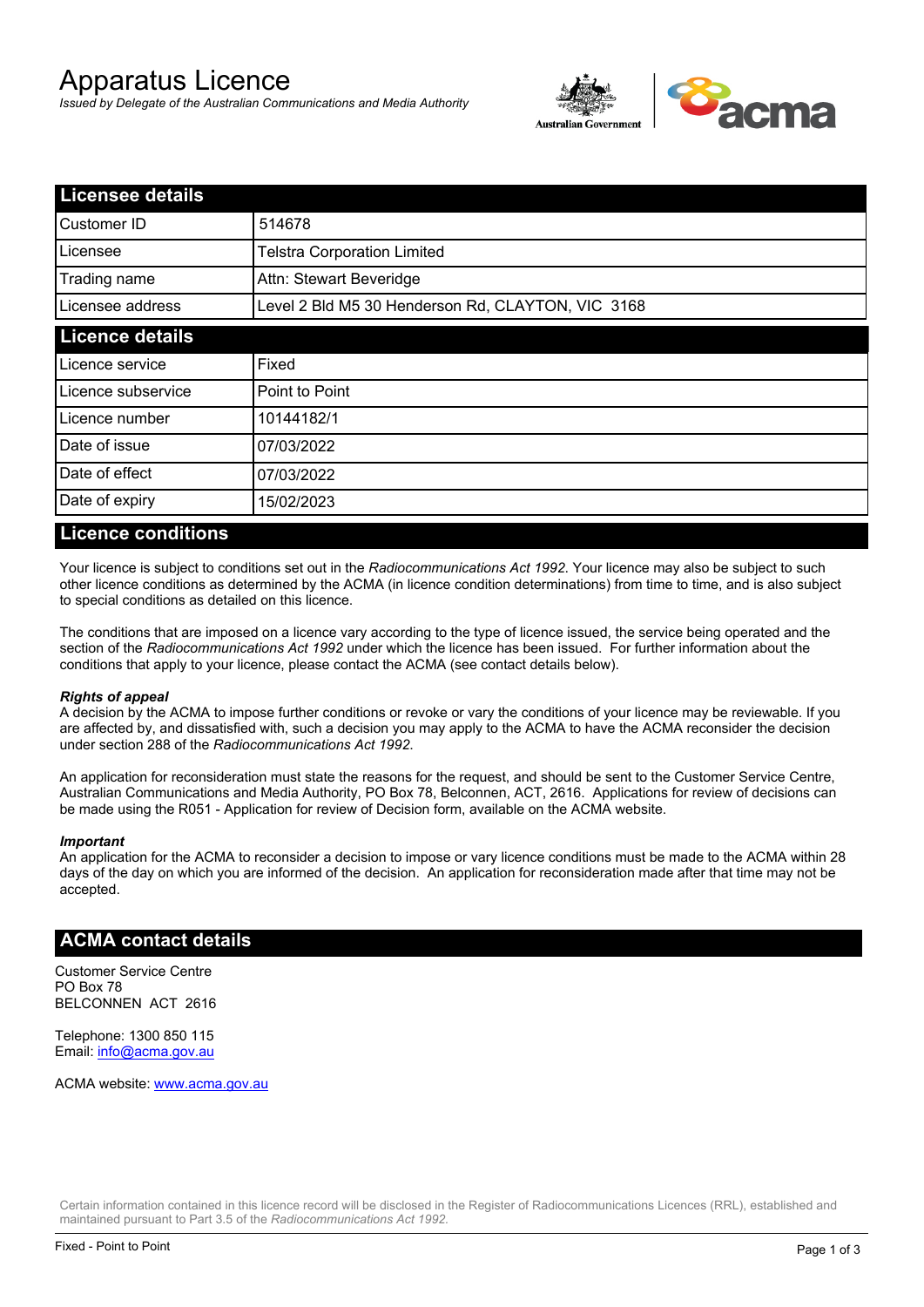# **Advisory Notes applying to licence no.: 10144182/1**

Conditions applicable to the operation of Point to Point station(s) authorised under this licence can be found in the Radiocommunications Licence Conditions (Apparatus Licence) Determination and the Radiocommunications Licence Conditions (Fixed Licence) Determination, the 'fixed licence lcd'. Copies of these determinations are available from the ACMA and from the ACMA home page (www.acma.gov.au).